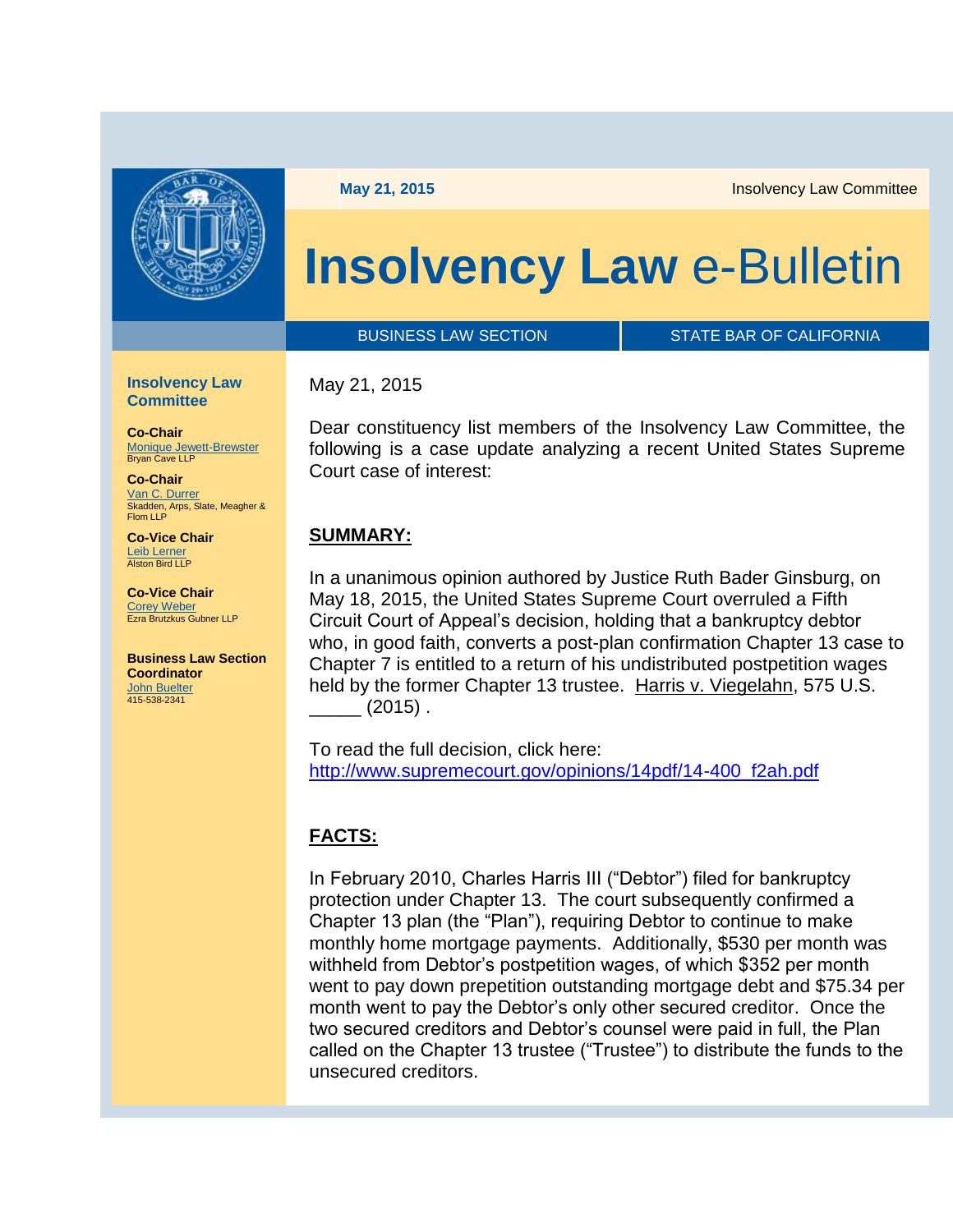Debtor fell behind on his postpetiton monthly mortgage payments, and in November 2010, Chase Manhattan, the mortgage lender, with the court's permission, foreclosed on Debtor's home. Following the foreclosure, Trustee continued to receive \$530 per month from Debtor's postpetition wages, but did not distribute the \$352 received each month to either Chase or the unsecured creditors. As a result, by November 2011, when Debtor converted his case to Chapter 7, Trustee held \$5,519.22 in undistributed postpetition wages.

On December 1, 2011, ten days after the conversion, Trustee distributed the funds on hand to Debtor's counsel (\$1,200), herself (\$267.79), to the remaining secured creditor and to certain unsecured creditors (\$4,051.43). Debtor moved for a refund of the accumulated wages the Trustee paid to creditors post conversion, arguing that Trustee had no authority to disburse the funds once the case was converted to Chapter 7. The bankruptcy court granted the motion, and the district court affirmed.

The Fifth Circuit reversed. It initially explained that before Congress codified 11 U.S.C. section 348(f), in 1994, courts disagreed about whether, in a converted case, the Chapter 7 estate included the debtor's Chapter 13 postpetition assets or just the property the debtor had when the Chapter 13 case was filed. *Viegelahn v. Harris (In re Harris)*, 757 F.3d 468, 472.

However, in 1994, Congress codified Section 348(f), which states in relevant part:

> when a case under chapter 13 ... is converted to a case under another chapter ... property of the estate in the converted case shall consist of property of the estate, **as of the date of filing of the petition**, that remains in the possession of or is under the control of the debtor on the date of conversion.

11 U.S.C. § 348(f)(1) (emphasis added).

On the other hand, if the conversion was in bad faith, "the property of the estate in the converted case shall consist of the property of the estate **as of the date of conversion**." *Id.*, at § 348(f)(2) (emphasis added). Unfortunately, while Congress was clear that postpetition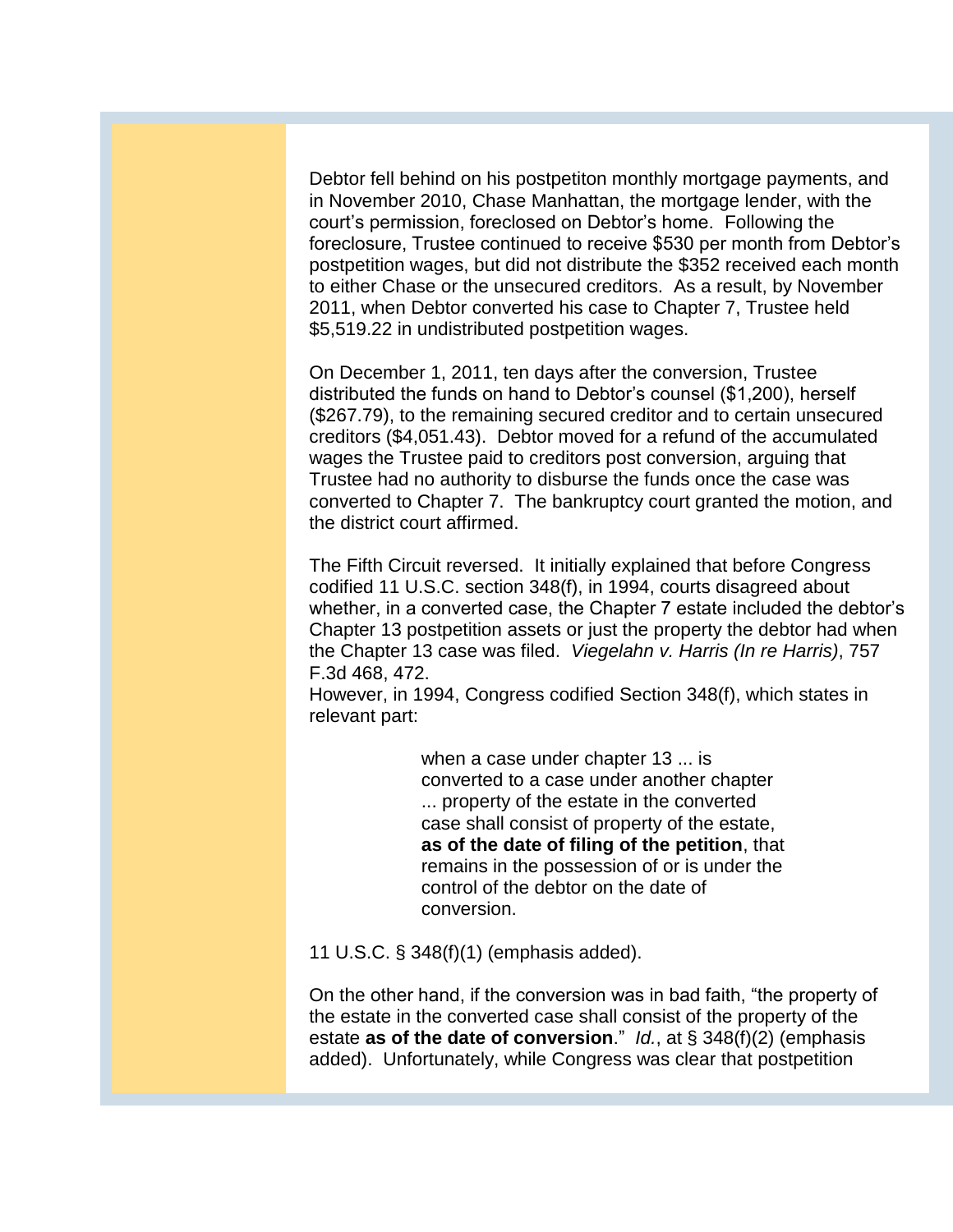Chapter 13 funds did not transfer to the Chapter 7 estate after conversion, the Fifth Circuit concluded that it was unclear what should happen to these funds. *In re Harris*, 757 F. 3d at 473.

The Fifth Circuit pointed out that despite a conversion, a Chapter 13 trustee is still required to perform certain "clean up" administrative duties. A trustee's post-conversion duties include, "a responsibility to distribute the remaining funds in her possession to the parties with the best claim to them." *Id.,* at 474. Noting that the Bankruptcy Code provides little guidance on who has the best claim to these funds, the court turned "to considerations of equity and policy." *Id.,* at 478.

The court found that allowing the Chapter 13 trustee to distribute the postpetition funds pursuant to a confirmed plan would not create a disincentive for debtors considering Chapter 13, which was the impetus for codification of Section 348(f). Moreover, "distribution of the funds to creditors is supported by strong considerations of fairness," as the debtor already received the benefits associated with filing a Chapter 13 case, and his payment of postpetition wages to the Chapter 13 trustee was a *quid pro quo* for such earned benefits. *Id.,* at 480.

The Fifth Circuit's ruling was contrary to a prior ruling in *In re Michael*, 699 F. 3d 305 (3d Cir. 2012), in which the Third Circuit held that the funds in question must be returned to the debtor upon conversion, creating a circuit split.

The United States Supreme Court granted Certiorari, and reversed the Fifth Circuit's decision.

### **REASONING:**

Focusing largely on Section 348(f), Justice Ginsburg concluded that, by removing postpetition wages from a converted Chapter 7 estate, with the exception of bad faith conversions, Congress excluded the earnings from the pool of assets available for distribution to creditors. Allowing the Chapter 13 trustee to distribute the funds to the same creditors after the conversion would therefore be "incompatible" with Section 348(f)(1)(A). Thus, while agreeing with the Fifth Circuit that the Code is unclear about who should receive accumulated postpetition wages upon conversion, the Supreme Court concluded that the "most sensible" reading of Congressional intent was to return the funds to the debtor. Justice Ginsburg dismissed the Fifth Circuit's argument that a Chapter 13 trustee's post-conversion duties include the responsibility to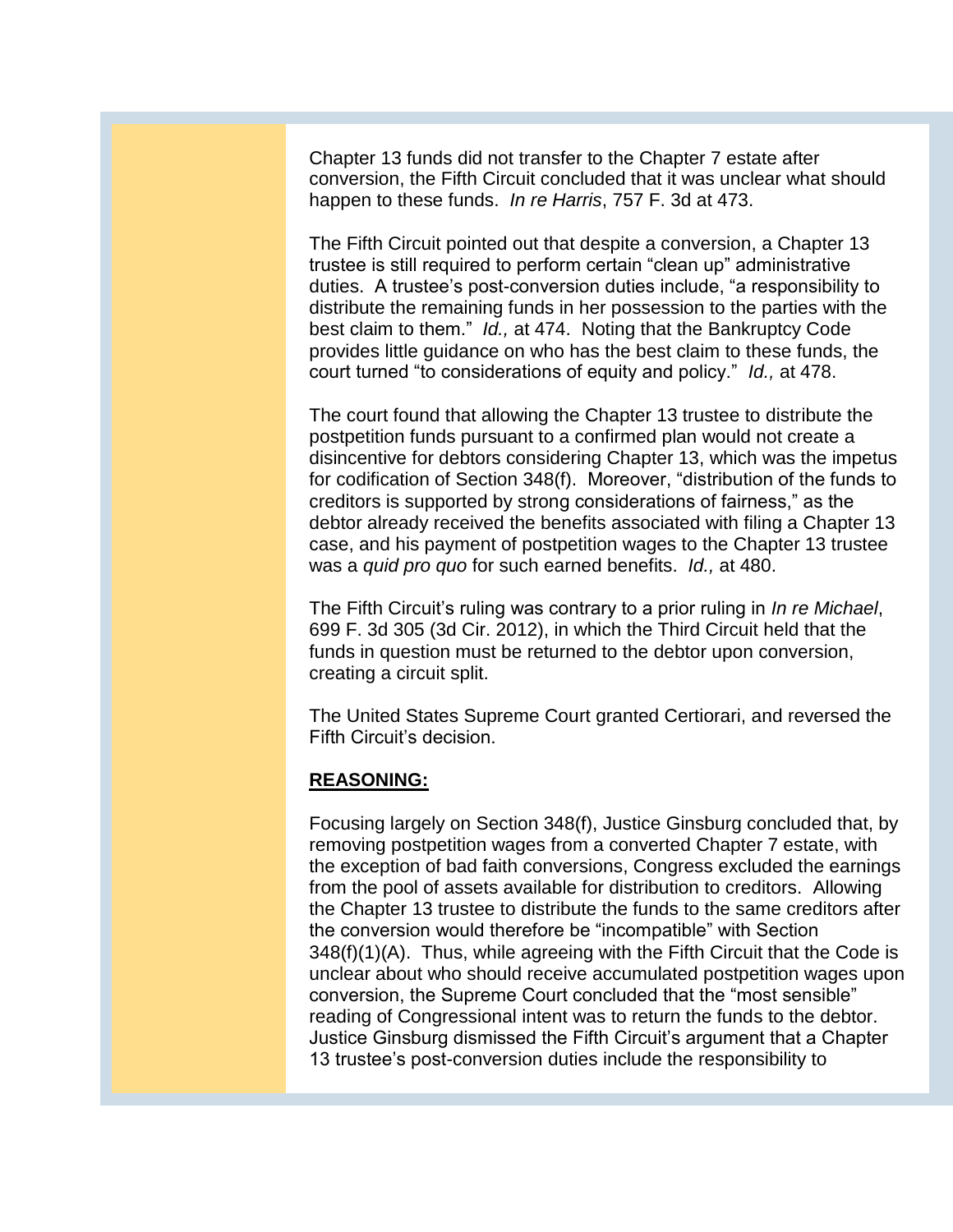distribute remaining postpetition funds, concluding that under Section 348(e) a trustee's "service" is terminated upon conversion. The term "service" includes "payments to creditors under the plan." See 11 U.S.C. § 1326(c). A conversion therefore strips trustees from the power to provide such a "service". On the other hand, returning the funds to the debtor is not a terminated "service" under Section 348(e).

The Court found that Sections 1327(a) (stating that creditors and debtors are bound by a confirmed Chapter 13 plan) and 1326(a)(2) (which requires the trustee to distribute funds according to a plan) were not relevant in this case, because these provisions no longer applied once the case was converted to Chapter 7. Similarly, the Court held that the Chapter 13 plan did not vest in Debtor's creditors the right to undistributed postpetition wages held by the Chapter 13 trustee.

Finally, the Court disagreed with Trustee's argument that, because the confirmed plan stated that postpetition funds remained property of the Debtor's estate, rather than vest in the Debtor, the funds were available to the Trustee for distribution to creditors. The Court stated that, while the funds may have been property of the estate during the Chapter 13 case, the "property does not become property of creditors until it is distributed to them." (citing to *Michael*, 699 F. 3d at 313.) Moreover, it appears that the Plan stated that, upon conversion, property that did not become part of the Chapter 7 estate revested in the Debtor.

### **AUTHOR'S COMMENTARY:**

Though the Supreme Court's decision may appear obvious on its face, the crux of the controversy between the Trustee and Debtor appears to be the question, when do the rights to postpetiton funds paid by a debtor to a Chapter 13 trustee, pursuant to a confirmed plan, become fixed? The Trustee, as well as the National Association of Chapter 13 Trustees as Amicus Curiae, argued that once a trustee receives the funds the debtor's rights to the funds terminate in favor of creditors entitled to payment under the plan. Thus, they posited, while a debtor is entitled to terminate a plan by converting the case, the termination only applies prospectively. Returning the funds to the debtor, Amicus argued, would deny "the binding effect the plan had at the time the payments were made [by the debtor]." According to Amicus brief, the trustee's right to distribute the funds was established by the plan prior to the conversion, and should not be subsequently undone.